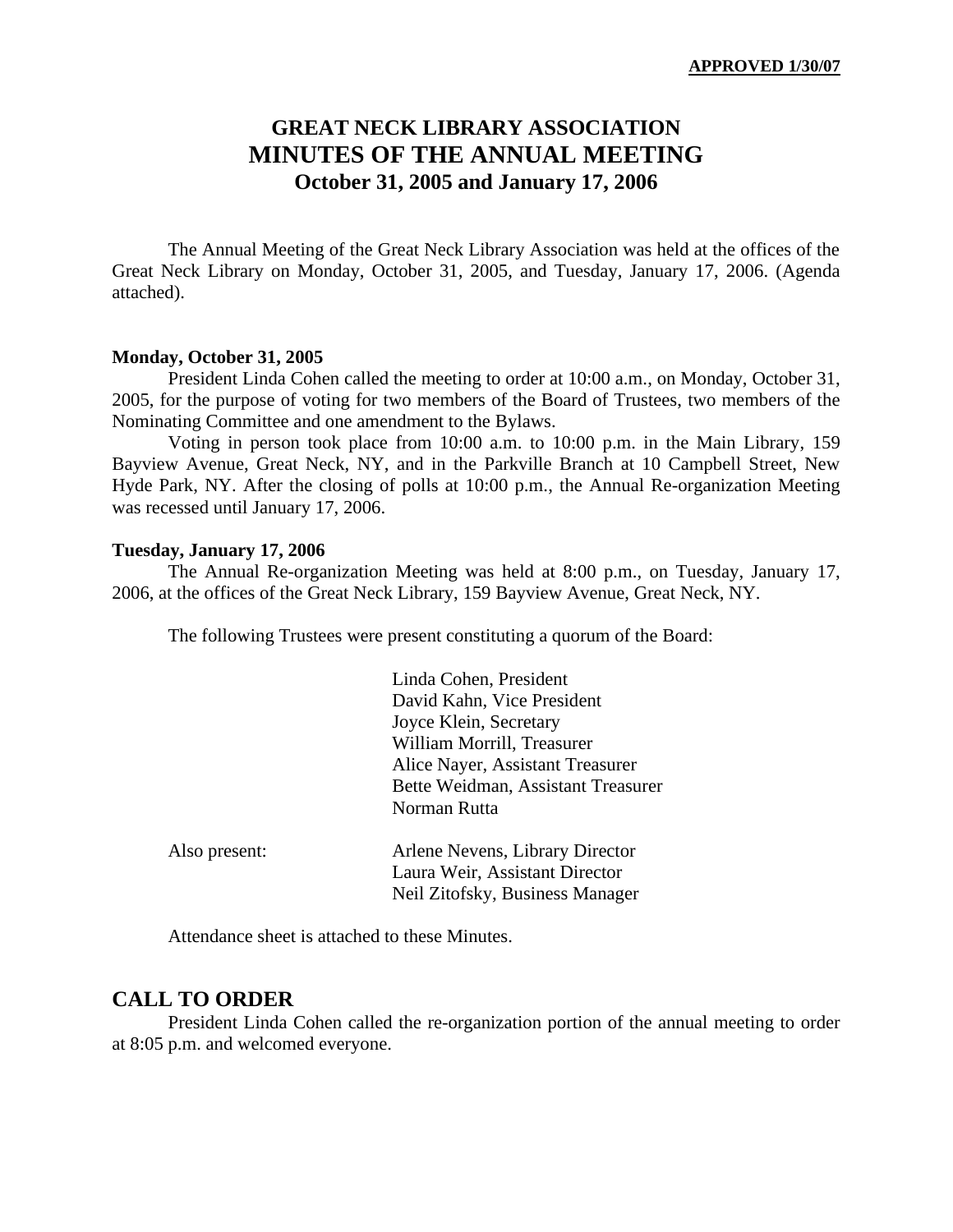# **ELECTION RESULTS**

Secretary Klein reported on the October  $31<sup>st</sup>$  election results as follows:

| <b>Board of Trustees</b>          | <b>Nominating Committee</b>    |
|-----------------------------------|--------------------------------|
| William Morrill – 995 votes       | Edith Auguste $-849$ votes     |
| Marietta DiCamillo – 1036 votes   | Brian Dobkin $-1065$ votes     |
| Marsha Vinson Rotman $-689$ votes | Bruce Dilmanian $-739$ votes   |
| Martin Sokol – 1175 votes         | Deborah Rabizadeh – 1119 votes |

Bylaw Amendment

The proposition to change the record date from the  $1<sup>st</sup>$  Tuesday in September to the  $1<sup>st</sup>$ Monday in October was passed by the necessary two-thirds majority of 530 votes to 77 votes.

Marietta DiCamillo and Martin Sokol were welcomed to the Board of Trustees and Brian Dobkin and Deborah Rabizadeh to the Nominating Committee.

William Morrill, Alice Nayer, Doris Master and Lawrence Gerzog were thanked for their hard work on behalf of the Library and hope they will stay interested and involved in the Library. Marsha Vinson Rotman, Bruce Dilmanian and Edith Auguste were also thanked for their willingness to serve.

# **MINUTES**

Upon motion by William Morrill, seconded by Joyce Klein, and after discussion, it was,

**RESOLVED**, that the Board of Trustees of the Great Neck Library approve the Minutes of the October 25, 2004 and January 18, 2005, Annual Meeting, as presented.

**VOTE:** Yes – 7 (Cohen, Kahn, Klein, Morrill, Nayer, Rutta, Weidman) MOTION CARRIED UNANIMOUSLY

# **REPORTS**

The Annual Report, containing the text of the President, Treasurer and Director's reports, is appended.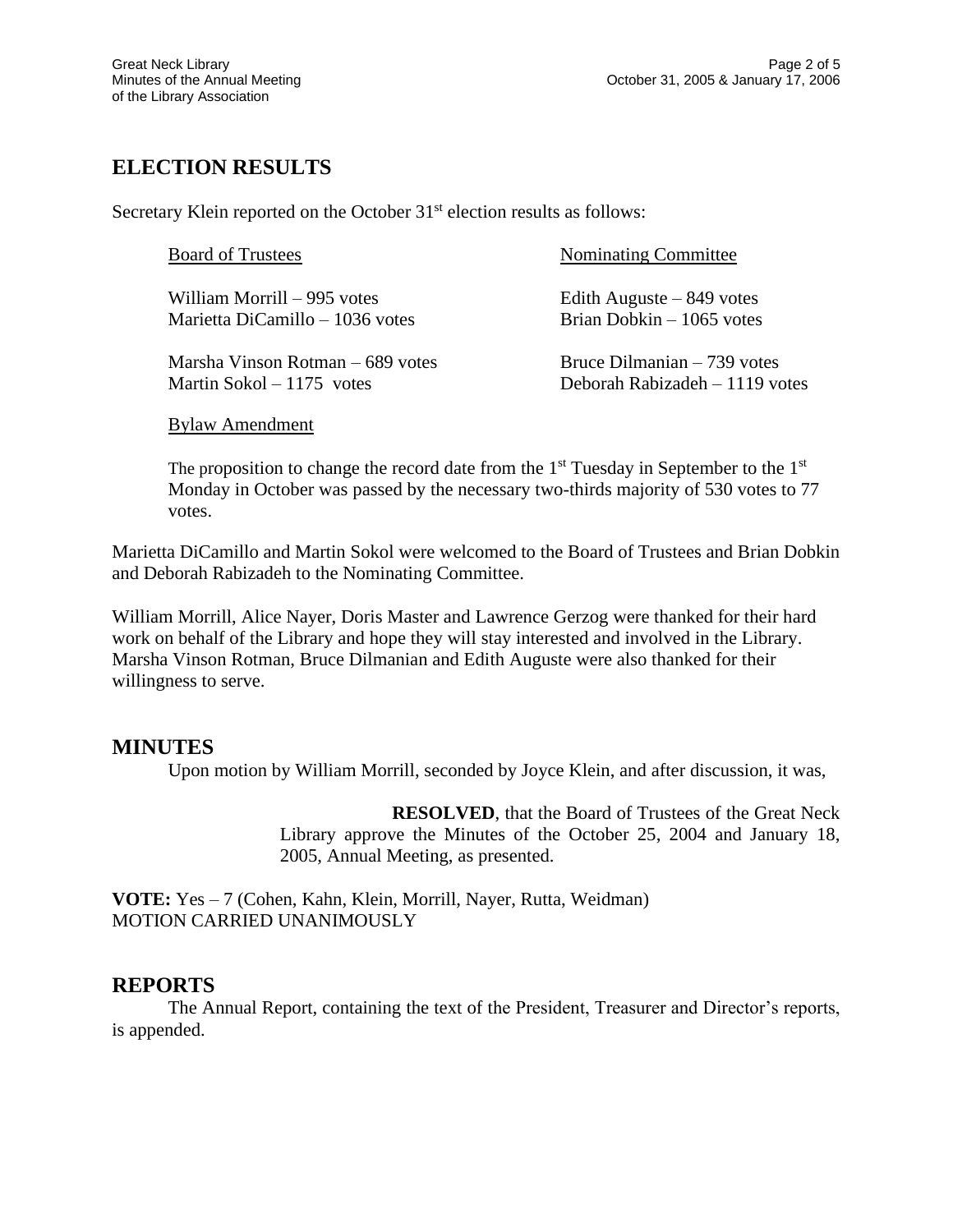### **PRESENTATION**

A plaque was presented to our own children's librarian, Harriett Fargnoli, for winning the New York Times Librarian of the Year Award. Harriett, in her acceptance speech, publicly thanked the Board of Trustees and the Library Director for helping to create an environment where staff can flourish and shine, and also Children's Department Head Lisa Paulo, her colleagues, the community and nine year-old Jonah Klempner, who nominated her, to make the Great Neck Library a great place to work. She encouraged the new Board of Trustees to deliberate wisely and collegially on the many issues that will face them – not the least of which is the fate of the main building and a very needed renovation. She is hopeful that we will not only have a "Librarian of the Year" but a "Library of the Year." The Library itself received an award from the New York Times in recognition of this achievement and the plaque will be hung in the Children's Room.

President Cohen presented plaques, on behalf of the Trustees, to retiring members of the Board of Trustees, William Morrill and Alice Nayer, for their service to the Great Neck Library. Nominating Committee members, Lawrence Gerzog, Doris Master and Silvia Akerman, were not present to receive their plaques. President Linda Cohen, on behalf of the trustees, thanked them all for their hard work. Following this, there was a brief intermission to allow the incoming trustees to take their seats.

Respectfully submitted,

Joyce Klein **Secretary**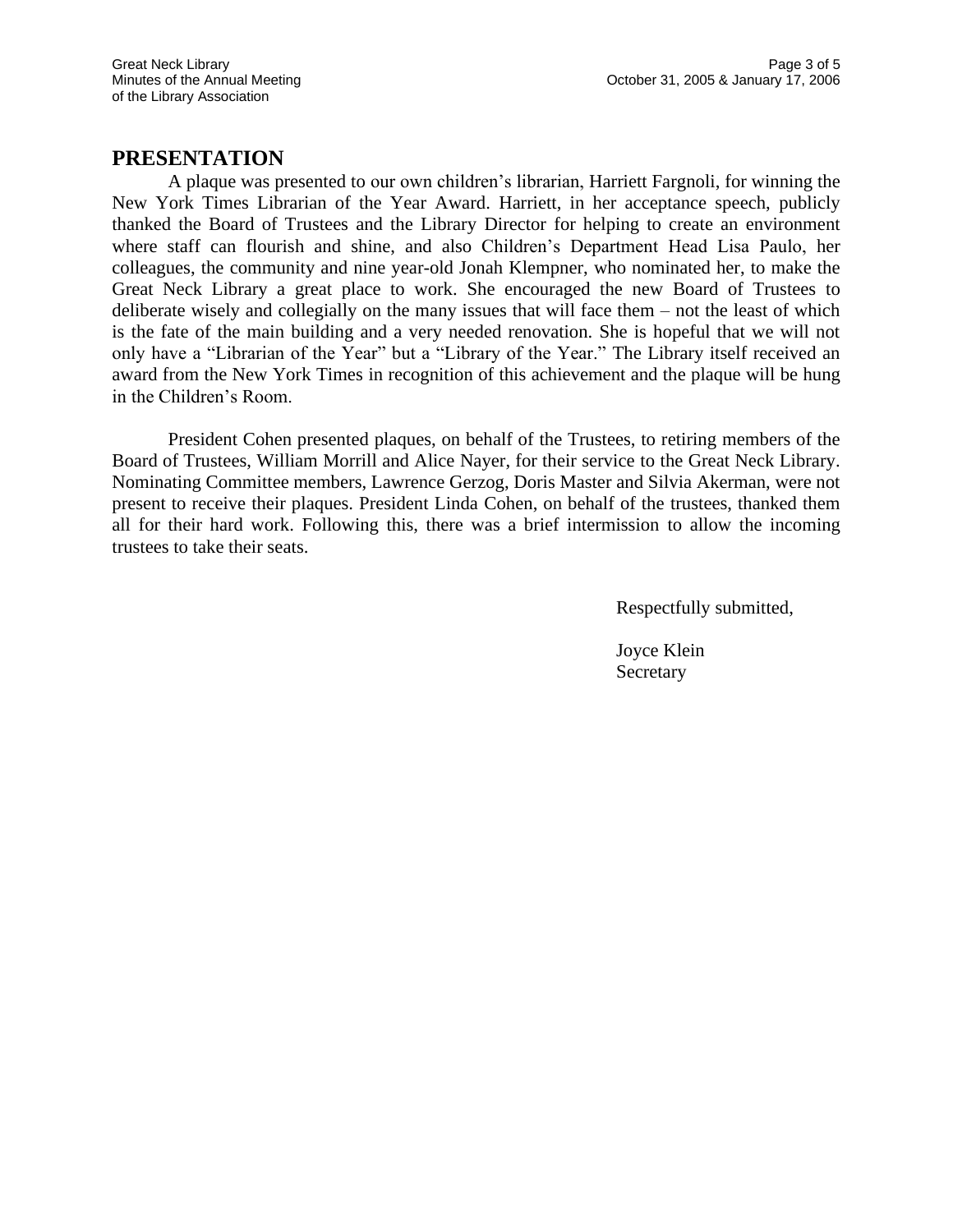# **NEW BUSINESS**

Marietta DiCamillo and Martin Sokol were welcomed to the Board of Trustees with a great deal of warmth.

#### **a) Election of Officers**

President Linda Cohen called for nominations for Officers.

President - Linda Cohen nominated David Kahn, seconded by Joyce Klein. YES – 4 (Cohen, Klein, Sokol, Weidman); ABSTENTION – 2 (DiCamillo, Rutta). David Kahn was elected President.

Newly-elected President David Kahn continued with the nomination for officers.

| Vice President  | $\blacksquare$ | Norman Rutta nominated Joyce Klein, seconded by Bette<br>Weidman. Joyce Klein was unanimously elected Vice President.                                                                       |
|-----------------|----------------|---------------------------------------------------------------------------------------------------------------------------------------------------------------------------------------------|
| Secretary       |                | Linda Cohen nominated Bette Weidman, seconded by Martin<br>Sokol. Bette Weidman was unanimously elected Secretary.                                                                          |
| Treasurer       |                | Linda Cohen nominated Norma Rutta, seconded by Martin Sokol.<br>Norman Rutta was unanimously elected Treasurer.                                                                             |
| Asst. Treasurer |                | Linda Cohen nominated Marietta DiCamillo, seconded by Joyce<br>Klein. Marietta DiCamillo was unanimously elected Assistant<br>Treasurer.                                                    |
| Asst. Treasurer |                | David Kahn nominated Martin Sokol. Martin Sokol declined.<br>Marietta DiCamillo nominated Linda Cohen, seconded by Joyce<br>Klein. Linda Cohen was unanimously elected Assistant Treasurer. |

### **b) 2006/2007 Meeting Dates**

The Board, on a motion by Linda Cohen, seconded by Marietta DiCamillo, unanimously approved the following calendar for its meetings for 2006/2007:

Tuesday, February 28, 2006 Tuesday, March 14 – Budget Workshop Tuesday, March 28 – Board Meeting/Budget Workshop Tuesday, April 4 – Budget Adoption Tuesday, April 25 Tuesday, May 23 (Parkville) Tuesday, June 27 Tuesday, September 19 Thursday, October 24 Monday, October 30 – Annual Meeting/Voting Tuesday, November 28 (Parkville)